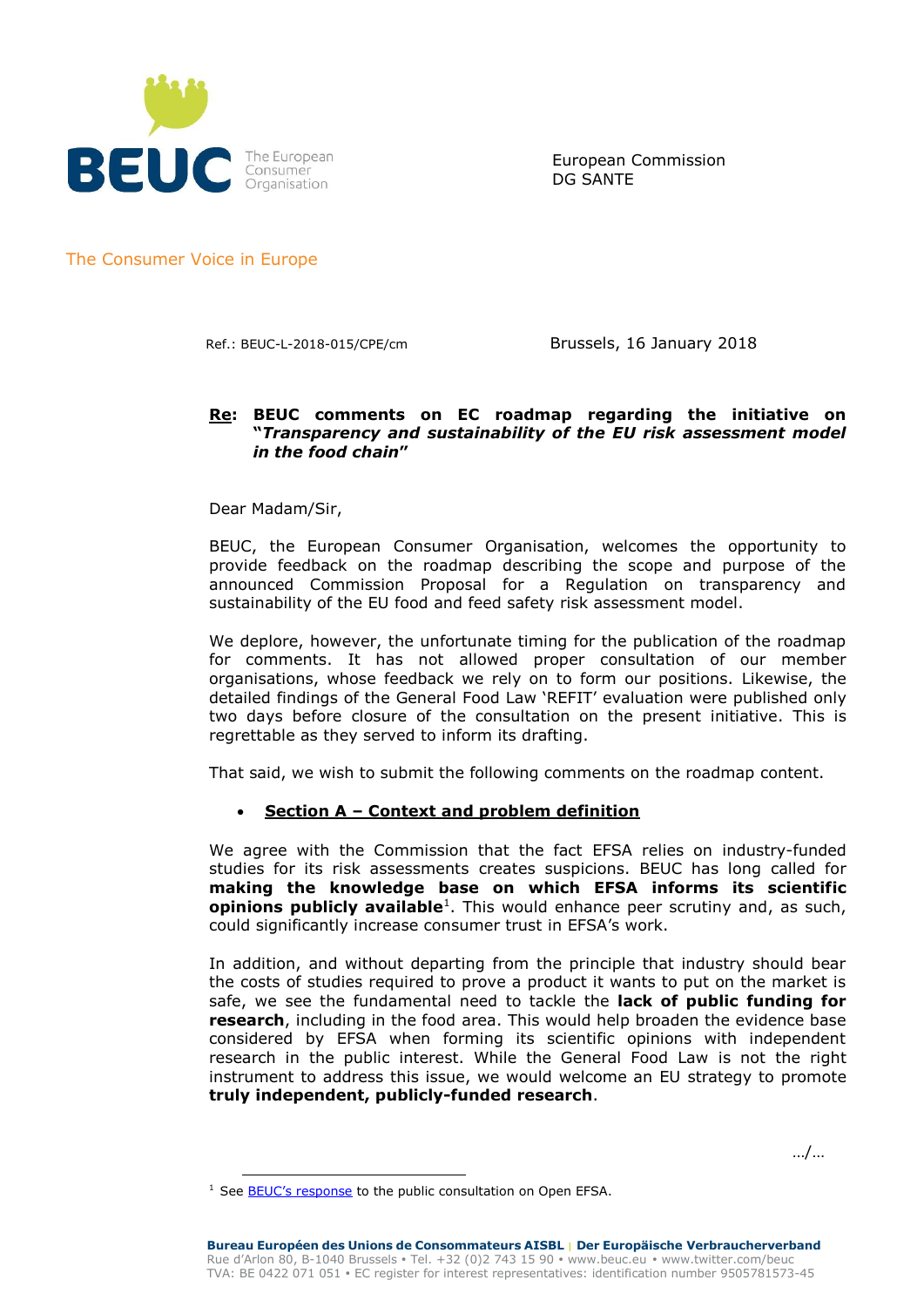BEUC also fully concurs with the Commission that "*transparency in scientific assessments and decision-making is vital to ensuring trust in the regulatory system*" 2 . The proposed initiative, however, **will only contribute to increasing transparency in the risk** *assessment* of regulated products and substances, whereas we believe it is also necessary to make **risk** *management* **decisions more transparent**. Consumers need to be able to understand the reasons leading to some policy options being chosen over others to address the risk(s) identified during risk assessment (e.g. decision to resort to precautionary principle or not; decision to go for full ban vs. setting of legal limit).

Moreover, as part of the problem definition, we miss a recognition of the fact that **disagreements over a product/substance authorisation can arise from considerations that go beyond science/risk assessment and belong to the "***other legitimate factors***"** to be considered in risk *management*. This can be for instance the technological need and the risk to mislead consumers when it comes to food additives, or the nutritional relevance when it comes to authorising a new health claim<sup>3</sup>.

From the consumer perspective, consideration by EU policy makers of these "*other legitimate factors*" is particularly important. Not only science and safety, but also socio-economic, ethical, environmental, etc. aspects as well as consumer preferences and attitudes towards certain technologies **deserve full consideration** by decision-makers when weighing policy options. We have occasionally deplored the relative weight (real or perceived) given to various conflicting considerations in decision-making. It would be important for EU decision-makers to better explain the political choices (including possible tradeoffs) behind any measure for it to be better accepted or, at least, understood by EU consumers.

For risk management decisions to be more transparent, it is also essential to **make public the votes of Member States** in Comitology decisions. We are aware of the Commission's proposal to increase transparency and accountability in the procedures for implementation of EU legislation<sup>4</sup>, which is currently under discussion with the Council and European Parliament. However, we believe it is necessary to increase voting transparency not just at Appeal Committee level, but **already at Standing Committee level**. That will help ensure greater accountability in the decision-making process.

Regarding risk communication, beyond the challenge of communicating complex scientific opinions to a lay public, another issue we find missing in the roadmap is that of the **divergences in risk assessment** that can exist between EFSA and national (or international) food safety agencies (e.g. on the safety of caffeine safety, Bisphenol A, or glyphosate), or between national agencies themselves (e. g. recently on fipronil). Consumers need to understand why different food safety agencies sometime come up with different scientific advice on certain issues.

…/…

-

<sup>&</sup>lt;sup>2</sup> See Communication from the Commission on the European Citizens' Initiative "Ban glyphosate and protect people and the environment from toxic pesticides".

<sup>&</sup>lt;sup>3</sup> Claims on the health effects of glucose, although found to be substantiated by EFSA, were refused [by the European Commission and Member States](http://eur-lex.europa.eu/legal-content/EN/TXT/PDF/?uri=CELEX:32015R0008&from=EN) as they would have conveyed a conflicting and confusing message to consumers, by encouraging consumption of sugars.

<sup>4</sup> [http://europa.eu/rapid/press-release\\_IP-17-264\\_en.htm](http://europa.eu/rapid/press-release_IP-17-264_en.htm)